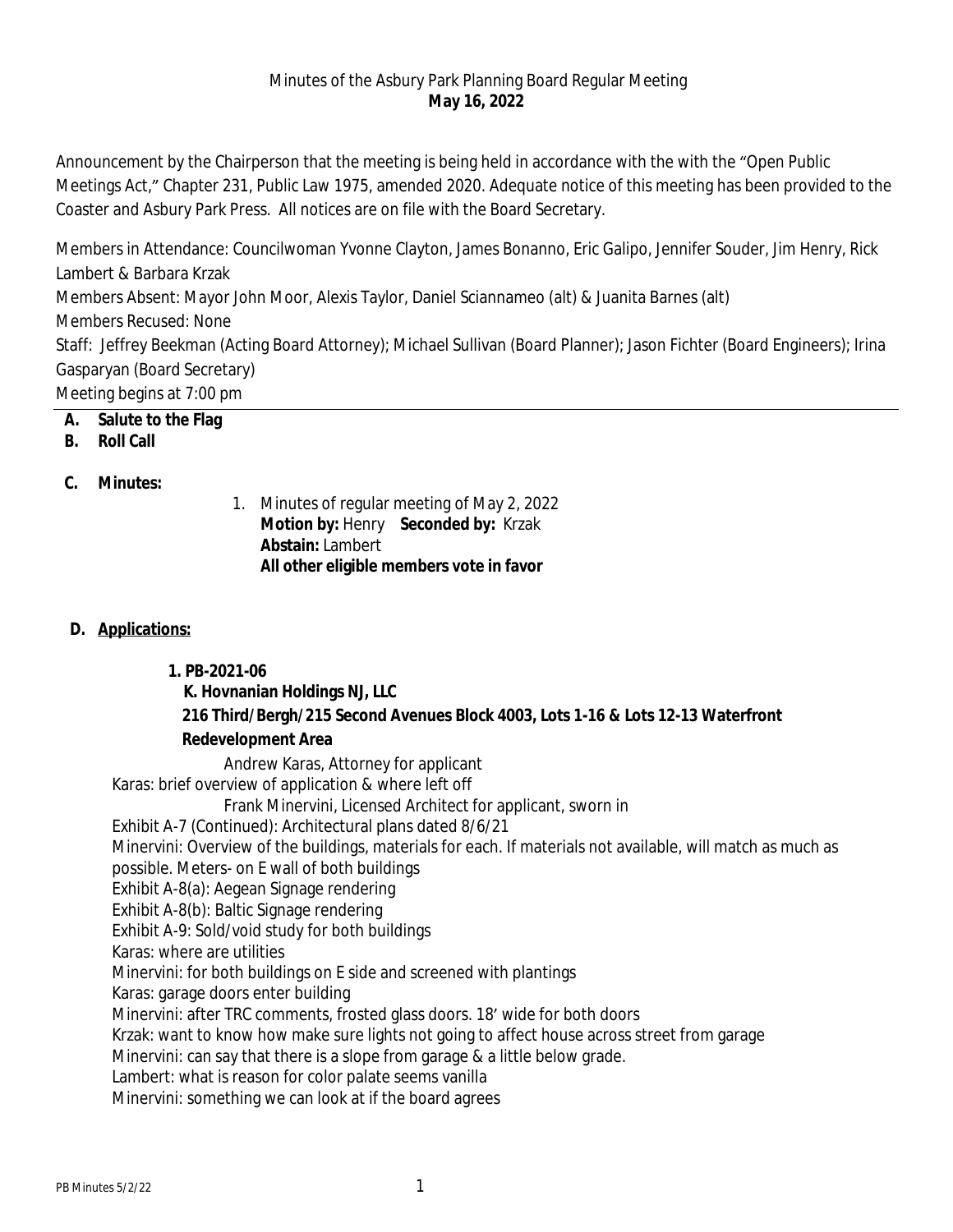Galipo: what is distance from balconies to the house in middle? My concern is line of balconies if opportunity to move them to the street side.

Minervini: 10', 3', 10'

Galipo: also think having balcony on street could add more interest. On Baltic- flip E2 balcony to Bergh Minervini: we can definitely look at moving those

Souder: also wondering why don't have any balconies to maximize views of ocean

Exhibit B-2: Board Planners report dated 2/22/22

Karas: went through planners report with regard to architect's items

Henry: why aren't buildings designed to compliment the other buildings in the neighborhood

Minervini: contemporary arch complements the city; the plan was written a long time ago and isn't representative of the area now

Sullivan: contemporary buildings can still mesh with surroundings, cities evolve

Open to public Questions

Michael Goonin, 1101 Ocean ave- this site is permitted to have 3 stories?

Karas: already been determined that permitted before trc

Jill Mondrone, 1004 Bergh: is subdivision necessary for variances?

Karas: need to take a little from each lot to conform. No variances.

Werner Baumgartner, 5<sup>th</sup> ave

Debbie Decanso, 303 4th ave

Gina Grecco, 405 Prospect

Close Public Q's

Brian Leff, landscape architect for applicant, sworn in

Leff: overview of landscaping, rooftop amenity area,

Exhibit A-10: Rooftop Plan

Leff: told were looking into moving the AC condensers even more to minimize sound to the house in middle Exhibit A-11: Landscape Plan

Clayton: are there trees being removed? In memo

Leff: in original plans removed from plan but never existed

Sullivan: irrigate plants on roofs? How high is parapet

Leff: yes, will have drip system. In 21-24" range- varies with architecture, 42" safety railing.

Karas: go overboard planners report with regard to landscape.

Krzak: would like the bollards to be lower than 12'

Leff: can do 10' sure

Open to Public Q's

Werner Baumgartner

Edward SanGeorge, property management company for applicant, sworn in

Karas: go over refuse and maintenance for buildings

SanGeorge: all kept in room, then emptied and brought down to the trash room in basement; trash in basement- should have a compactor, pickup in Asbury would be private, amenities on roof will be monitored, open during certain hours.

Krzak: where will trash be outside for pickup. As long as it is not near someone else's house/building- should never interfere with neighbors.

Henry: rooftop amenities avail to every unit no cost? Rooftop speakers?

SanGeorge: yes correct. No speakers/music

5 minute recess Roll Call

Robert Curley, Licensed Prof Engineer and Planner for applicant, under oath

Exhibit A-12: parking exhibit existing conditions

Exhibit A-13: parking exhibit existing conditions With proposed development